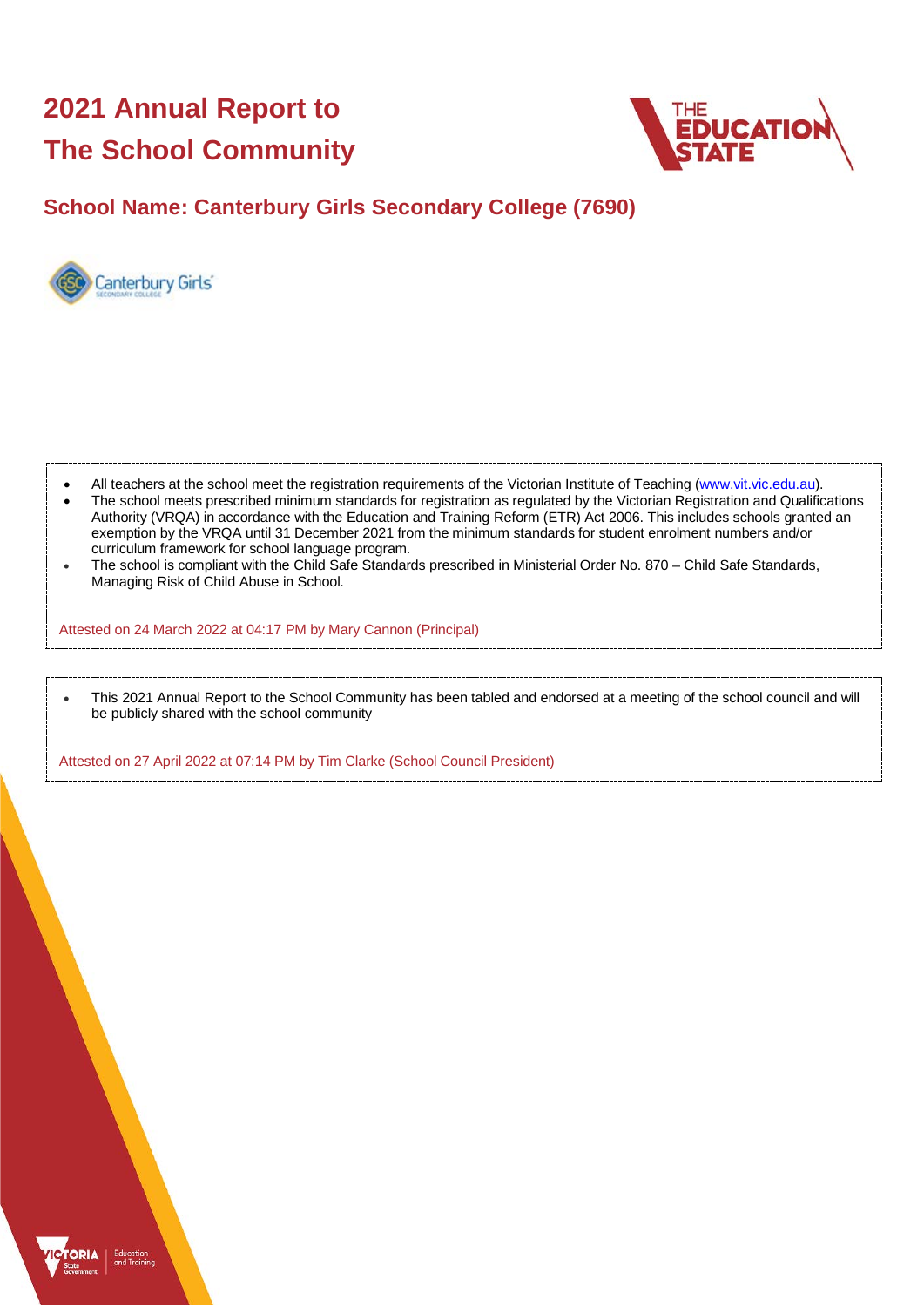



## How to read the Annual Report

## What does the *'About Our School'* commentary section of this report refer to?

The 'About our school' commentary provides a brief background on the school, an outline of the school's performance over the year and future directions.

The 'School Context' describes the school's vision, values and purpose. Details include the school's geographic location, size and structure, social characteristics, enrolment characteristics and special programs.

The 'Framework for Improving Student Outcomes (FISO)' section includes the improvement initiatives the school has selected and the progress they have made towards achieving them through the implementation of their School Strategic Plan and Annual Implementation Plan.

### What does the *'Performance Summary'* section of this report refer to?

The Performance Summary includes the following:

#### **School Profile**

- student enrolment information
- the school's 'Student Family Occupation and Education' category
- a summary of parent responses in the Parent Opinion Survey, shown against the statewide average for Secondary schools
- school staff responses in the area of School Climate in the School Staff Survey, shown against the statewide average for Secondary schools

#### **Achievement**

- English and Mathematics for Teacher Judgements against the curriculum
- English and Mathematics for National Literacy and Numeracy tests (NAPLAN)
- all subjects for Victorian Certificate of Education (VCE) examinations

#### **Engagement**

Student attendance and engagement at school, including:

- how many Year 7 students remain at the school through to Year 10
- how many exiting students go on to further studies or full-time work

#### **Wellbeing**

Student responses to two areas in the Student Attitudes to School Survey:

- Sense of Connectedness
- Management of Bullying

Results are displayed for the latest year and the average of the last four years (where available). As NAPLAN tests were not conducted in 2020, the NAPLAN 4-year average is the average of 2018, 2019 and 2021 data in the 2021 Performance Summary.

#### Considering COVID-19 when interpreting the Performance Summary

The Victorian community's experience of COVID-19, including remote and flexible learning, had a significant impact on normal school operations in 2020 and 2021. This impacted the conduct of assessments and surveys. Readers should be aware of this when interpreting the Performance Summary.

For example, in 2020 and 2021 school-based surveys ran under changed circumstances, and NAPLAN was not conducted in 2020. Absence and attendance data during this period may have been influenced by local processes and procedures adopted in response to remote and flexible learning.

Schools should keep this in mind when using this data for planning and evaluation purposes.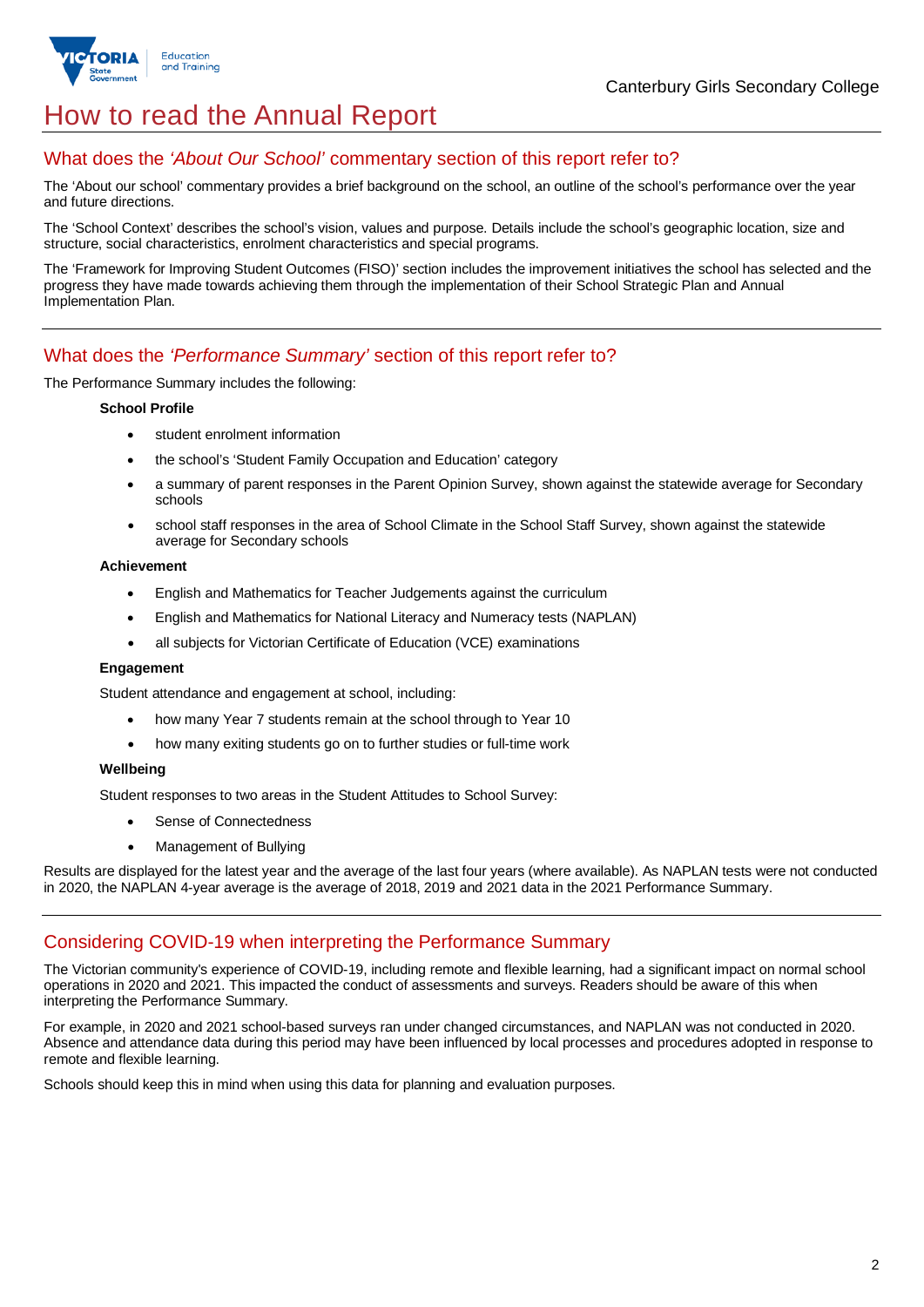

## How to read the Annual Report (continued)

#### What do *'Similar Schools'* refer to?

Similar Schools are a group of Victorian government schools with similar characteristics to the school.

This grouping of schools has been created by comparing each school's socio-economic background of students, the number of non-English speaking students and the school's size and location.

## What does *'NDP'* or '*NDA*' mean?

'NDP' refers to no data being published for privacy reasons or where there are insufficient underlying data. For example, very low numbers of participants or characteristics that may lead to identification will result in an 'NDP' label.

'NDA' refers to no data being available. Some schools have no data for particular measures due to low enrolments. There may be no students enrolled in some year levels, so school comparisons are not possible.

Note that new schools only have the latest year of data and no comparative data from previous years. The Department also recognises unique circumstances in Specialist, Select Entry, English Language, Community Schools and schools that changed school type recently, where school-to-school comparisons are not appropriate.

## What is the *'Victorian Curriculum'*?

The Victorian Curriculum F–10 sets out what every student should learn during his or her first eleven years of schooling. The curriculum is the common set of knowledge and skills required by students for life-long learning, social development and active and informed citizenship.

The Victorian Curriculum is assessed through teacher judgements of student achievement based on classroom learning.

The curriculum has been developed to ensure that school subjects and their achievement standards enable continuous learning for all students, including students with disabilities.

The 'Towards Foundation Level Victorian Curriculum' is integrated directly into the curriculum and is referred to as 'Levels A to D'.

'Levels A to D' may be used for students with disabilities or students who may have additional learning needs. These levels are not associated with any set age or year level that links chronological age to cognitive progress (i.e., there is no age expected standard of achievement for 'Levels A to D').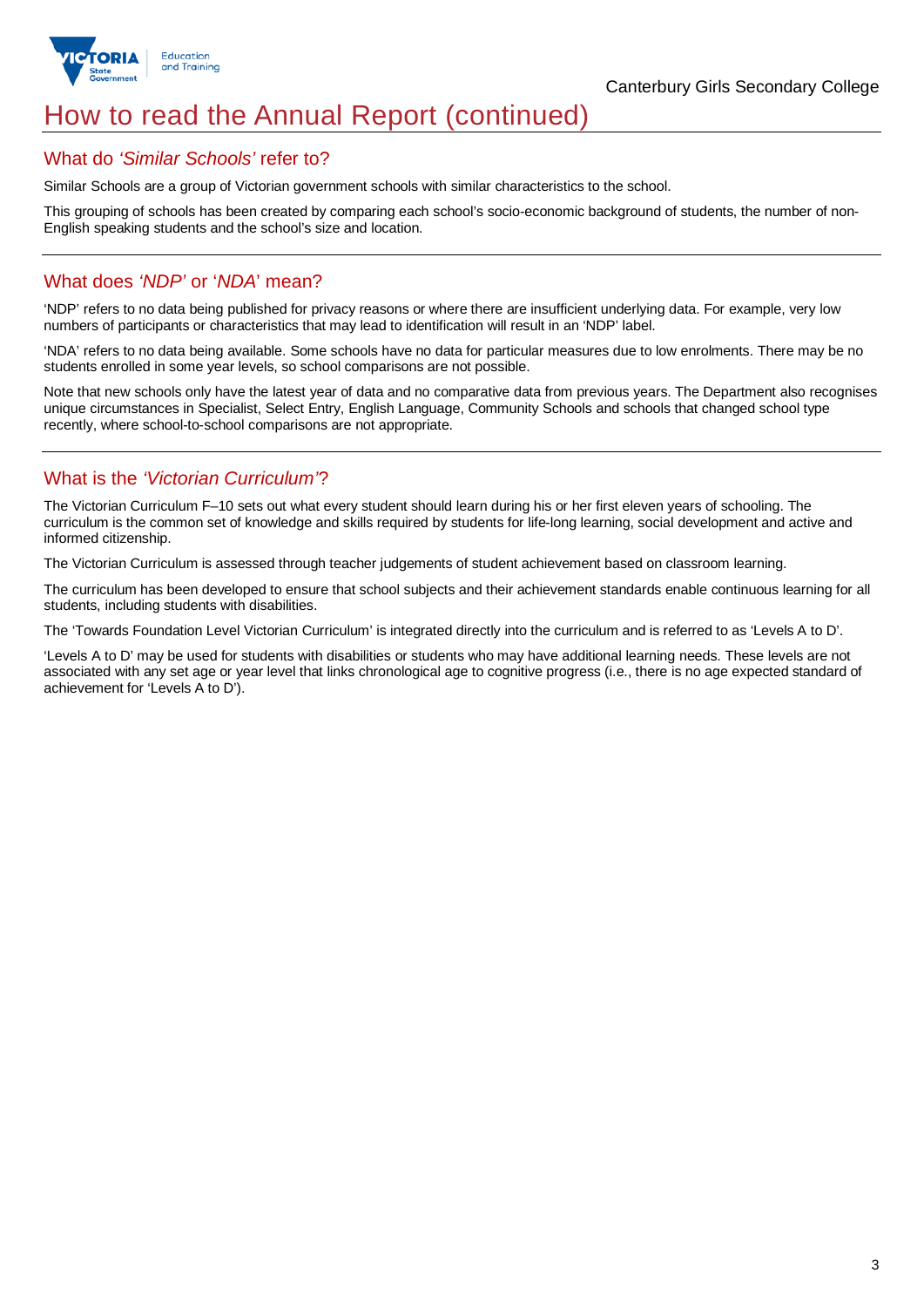



## **About Our School**

## School context

Canterbury Girls' Secondary College is a Year 7 to 12 school situated in Melbourne's inner east. The strength of the College programs is reflected in the demand for places at Year 7, which annually exceeds availability. Canterbury Girls' Secondary College has low mobility and a relatively low number of students with a language other than English background. The overall socio-economic profile, based on the Student Family Occupation Index, is high. In 2021, the school enrolment was at capacity based on the physical size of the school. An enrolment zone was approved in line with the current accommodation and site capacity. In 2021, there were three principal class members of staff, 77 teaching staff and 28 non-teaching staff.

As a girls' school, Canterbury Girls' Secondary College works to ensure that the educational focus is on empowering girls, both in the school and beyond. The student leadership program has been recognised as an exemplar program and provides students with opportunities to develop their leadership skills. The co-curricular program is extensive and a significant number of students participate in these programs. The House program is central to the school, and whole school events, conducted by House Captains, culminate in the awarding of the House trophy each year.

The College is organised into the Middle School (Years 7-9) and the Senior School (Years 10-12) and each year level is supported by year level co-ordinators and a Head of Sub-School with support from an Assistant Principal and an educational psychologist. In this way, the school seeks to ensure support for all students.

Teachers are members of professional learning teams based around subjects they teach and all work regarding curriculum development and planning, moderation of student work and teaching pedagogy is completed collaboratively in these teams.

Canterbury Girls' Secondary College has rigorous governance and accountability policies and practices that require every member of the school community to act on their individual responsibilities in order to fulfil their collective obligation. The Mangarra Society (for current and former students) is represented on College Council, is engaged in fund raising, student award sponsorship and in the development and display of historical signage to display college heritage. The Parents' Association is a major fundraiser for classroom resources and organisation of social events to increase parent connectedness.

The College has formed effective partnerships with other schools in the local cluster and Riversdale network, and with external organisations (for example the Association of State Girls' Secondary Colleges and the Alliance of Girls' Schools Australasia), focused upon improving opportunities for student learning and achievement of desired educational goals especially in relation to learning for girls.

The College offers a small international student program catering to students in Years 10, 11 and 12.

#### Values

Canterbury Girls' Secondary College is a dynamic learning community focused on ensuring student needs are met, and on developing resilience and an attitude of lifelong learning so that students are creative, curious and open to new opportunities which they are prepared to meet.

We take pride at all times in our school and build a sense of belonging by fostering a strong sense of identity within classes, year levels, sub-schools, Houses and the whole school.

• We actively build relationships between students, parents and staff to ensure a learning community, that enables all students to succeed and that values the importance of hearing all voices.

• We accept and support the diversity and individuality of all members of the school community and all we do demonstrates this acceptance.

• We understand the importance of a strong co-curricular program that provides a breadth of opportunities for all students and we embed such programs in the school.

• We know that there is a strong link between wellbeing, positive relationships and academic outcomes so that the wellbeing programs in the school are supported and resourced by the whole school and draw on internal and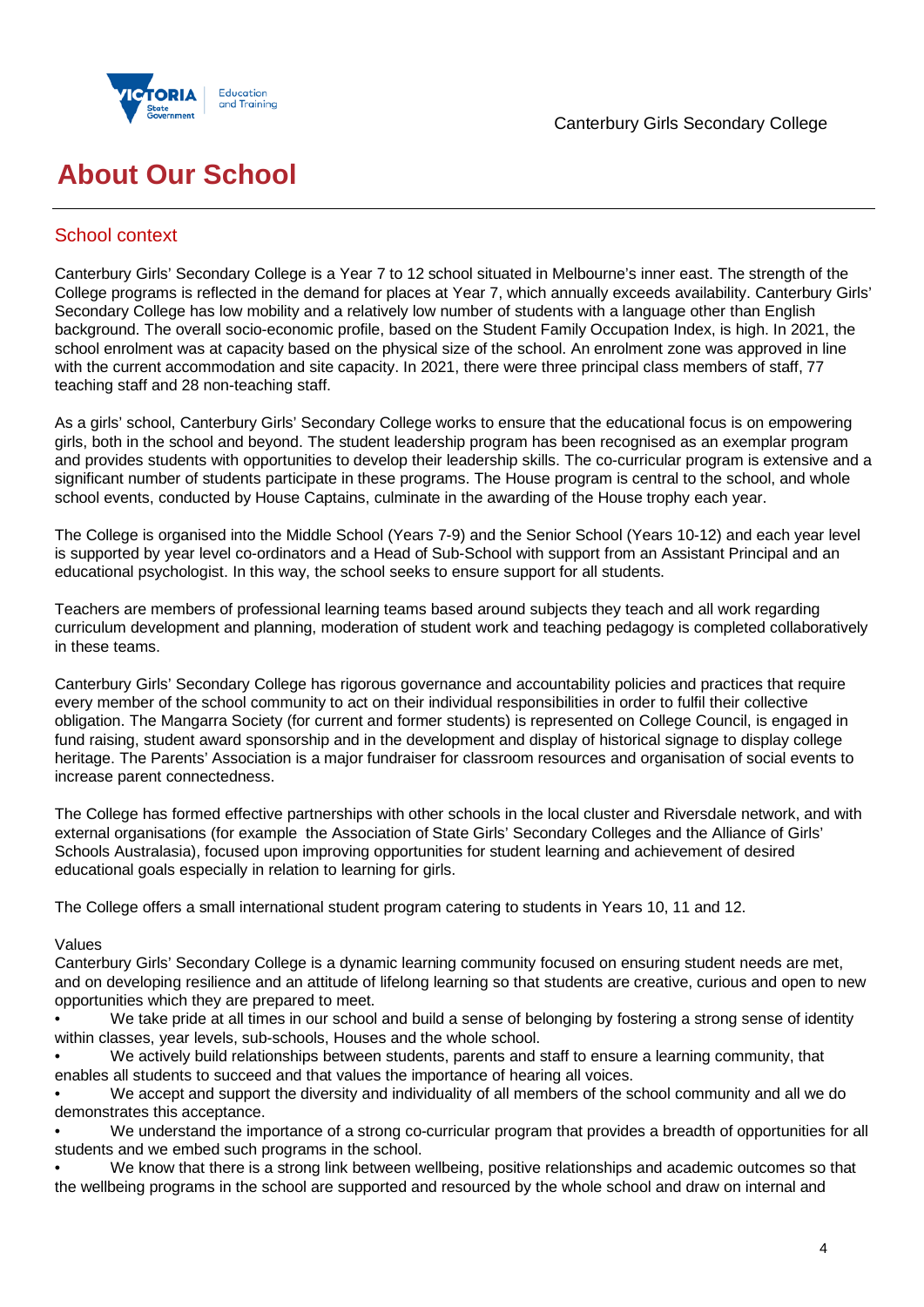

external experts to build student resilience and to support students.

• We develop teachers as passionate educators through an effective professional learning program and within teams to foster and build a professional learning community.

## Framework for Improving Student Outcomes (FISO)

In 2021, the College's Annual Implementation Plan (AIP) focused on implementation of Key Improvement Strategies (KIS) related to the FISO dimensions of Curriculum planning and assessment, and Evaluating impact on learning, Health and wellbeing, Building communities and Building practice excellence.

These included:

• Support for the Department of Education and Training priorities of Learning, catch-up and extension, Happy, active and healthy kids and Connected schools

- Professional and collaborative learning on designing, using and moderating formative and summative assessments
- Data analysis to assist with curriculum planning and differentiated learning strategies
- Professional and collaborative learning to embed a whole school approach to the teaching of literacy
- Working with students and teachers on student agency in the classroom and the implications for teacher pedagogy

While we were not able to complete all actions due to COVID, the following was completed:

• As part of the focus on the embedding of the teaching of literacy skills across the curriculum, the Learning Specialist: Literacy provided feedback to teachers after class observation both on site and remotely, professional learning was undertaken in the teaching of literacy skills in all subjects and professional documents detailing effective literacy teaching skills were provided to all teachers and incorporated into professional learning.

• Assessment continued to be a focus. There was an increased emphasis on the development and use of formative assessment during remote learning, recognising the changing nature of the learning environment, with teachers developing formative assessment strategies that could be incorporated into teaching when back on site. Within PLT's, there was a focus on VCE data, including ranking and assessment, particularly responding to the remote environment. Student progress data (assessment tasks and progress reports) were available on Compass across the remote learning period which teachers drew on in making assessments related to students. The Learning Specialist: Data Coach continued to meet with individual and groups of teachers to analyse data across the school – a focus in Term 1 on VCE data and developing action plans for 2021, a focus for the rest of the year on students who were below the expected level in junior classes, Term 4 focus on working with Year 12 teachers regarding the Consideration of educational disadvantage program and planning for 2022.

• While remote learning occurred again across 2021, teachers continued to make changes to curriculum documents drawing on remote learning experiences in 2020 incorporating new apps and technology. As in 2020, there was an increased use of Moodle for uploading work, use of apps on MS Teams for formative assessment activities.

• Due to COVID restrictions and remote learning, the work on student agency did not proceed as planned, although lessons from remote learning in regards to student agency will be incorporated into the 2022 improvement strategy work. A Learning Specialist has been appointed in 2022 to lead the work related to student agency and metacognition.

### Achievement

Canterbury Girls' Secondary College continues to be recognised as a high performing secondary school. On all measures in 2021 our student learning outcomes place us above similar schools.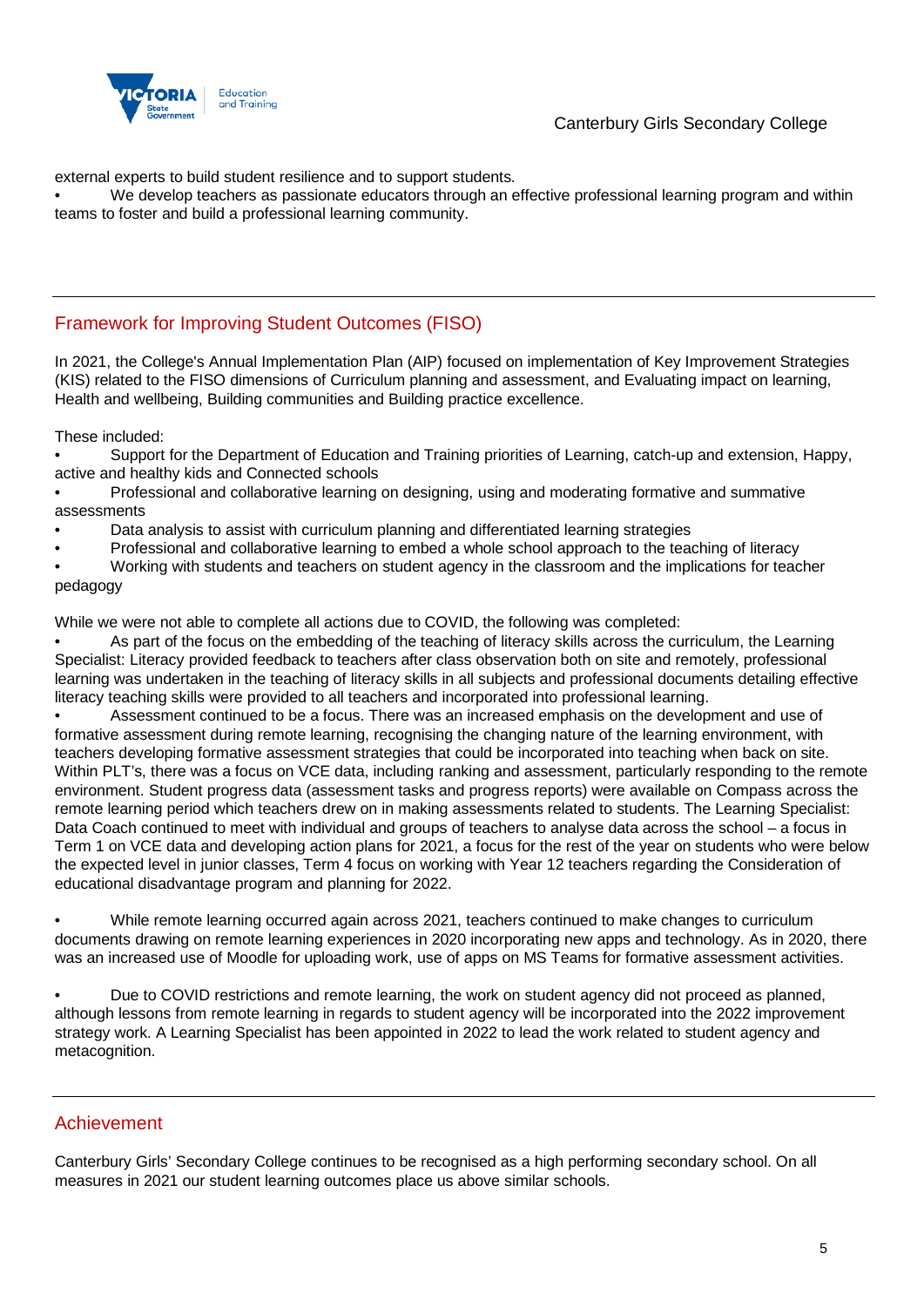

Teacher judgement data in 2021 shows that in English and Mathematics, the percent of students performing at or above the age expected standards is significantly higher than the similar schools average and the State average. The NAPLAN data shows that the percentage of students in the top three bands is significantly higher than the similar schools average and the State average in Reading and Numeracy at both Year 7 and Year 9, while the NAPLAN Learning gain for Year 7 (2019) to Year 9 (2021) shows that the high gain is much higher than similar schools in all areas.

The 2021 VCE all-studies data is outstanding with 7 scores of 50.

The students' ATAR scores showed that:

• 43 students (26%) achieved ATAR scores above 90 placing them in the top 10% of students across the State.

• 90 students (54%) achieved ATAR scores above 80 placing them in the top 20% of students across the State. During remote learning, the school ran a synchronous model where students followed their usual timetable, logging on for each class. Using MS Teams, teachers adapted the curriculum to the remote environment, focussing on formative assessment and using a variety of methods for summative assessment, including for VCE assessments. During remote learning, staff were able to utilise online resources for content-delivery and assessment including VCE assessments. In 2021, the focus will be on retaining and further developing formative assessments and strategies.

We are proud of the programs we offer students to support and extend their learning, and encourage students to challenge themselves by providing many opportunities for extension studies both within and outside the classroom. Sport and music - in the curriculum program and as part of the co-curricular program – are highly successful programs. While the remote environment meant that whole events could not proceed, a variety of clubs, sporting challenges and music classes meant that students were able to participate with others in line with restrictions.

## Engagement

During the movement between on-site learning, remote learning and back to on site learning, the school put in place additional strategies to support student engagement. During remote learning, utilising what had worked during 2020, teachers adapted the curriculum to more active based learning so that students were not always in front of screens. Students logged into class at the start of the lesson and often logged out and then back in at the end of the lesson, seeking support via email if needed. A number of students who previously experienced challenges in terms of their engagement connected strongly with the opportunities to learn from home during the remote learning period which continued when back on site. This is reflected in the very high attendance rates across the year and the very high retention rates across Years 10 to 12. During 2021, student attendance was excellent, above 90% for each year level, placing the school significantly above State results. This was the result of the strategies put in place to immediately follow up on absences and the support provided by teachers and sub-school staff. Strategies to address student nonattendance included talking with students, contacting parents, drawing on the expertise of the school's educational psychologist and addressing individual student issues. The employment of a Social Worker for 2022 will add to the school's capacity to assist students further.

There were a variety of activities to engage students in co-curricular activities while working remotely. A number of clubs including a running club and an Art club were organised as well as specific activities during the curriculum weeks including English Week, Humanities Week and Science Week. The Year 12 student leaders organised videos and assemblies where they spoke to students, encouraging them to stay connected and providing strategies to do so. Staff also organised videos for students providing some levity during the lockdown. All of these activities were very well received. The House events were held with a remote version of House Chorals and House Dance Drama. The swimming carnival was held in one of the brief periods of on-site learning. This meant the students were able to connect with their Houses and the student leaders were able to organise events aimed at increasing school and peer connections.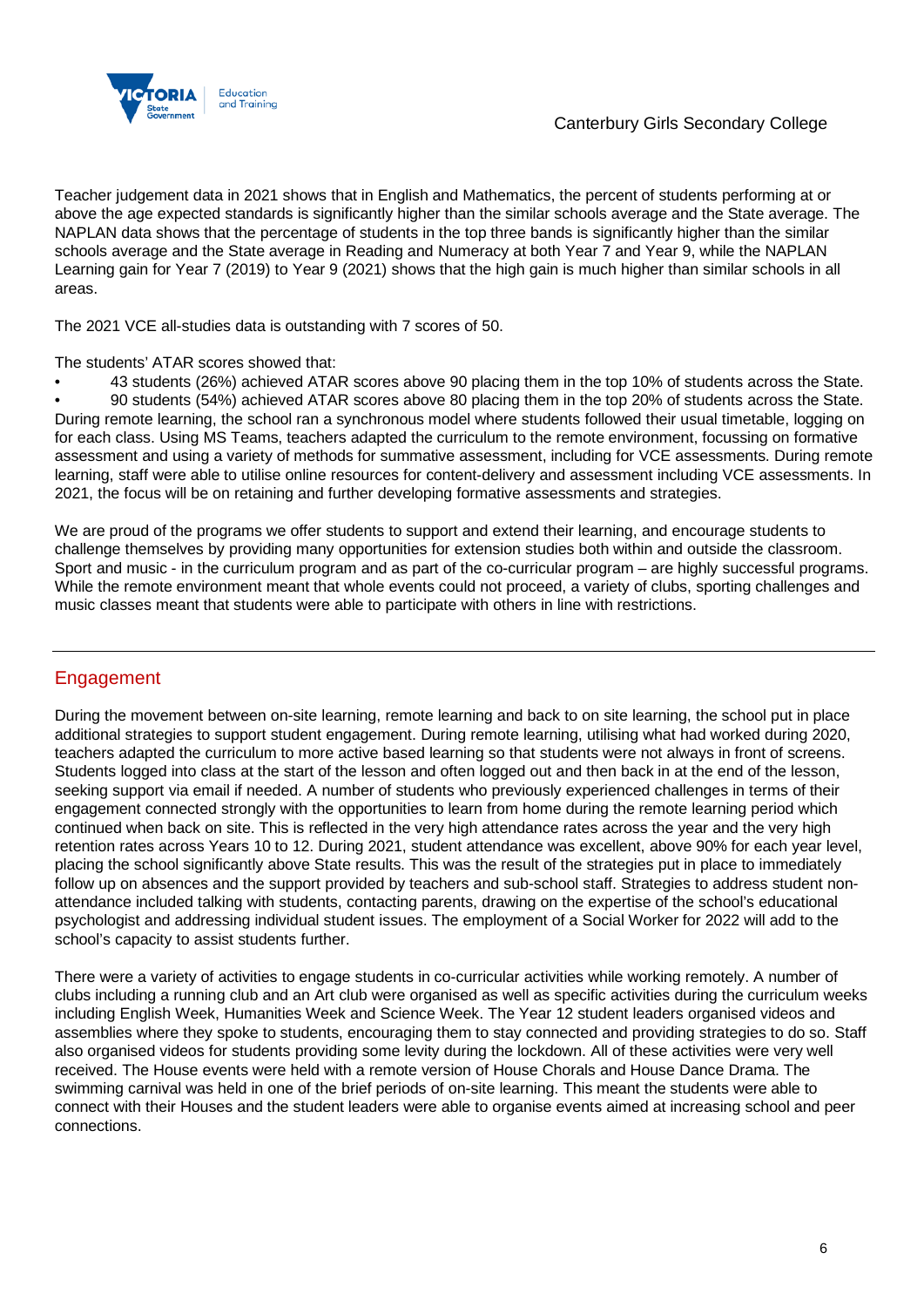

## **Wellbeing**

During remote learning, the school drew on its existing structures to support student wellbeing. The year level coordinators and the Heads of Sub-schools worked with students and parents (remotely and when on site) responding to a variety of needs. They were supported by the educational psychiatrist and the principal team. Individual teachers assisted students with technology issues, and work concerns, as well as putting in place support as needed. The College has links with local agencies who were also able to assist students and families. Information regarding wellbeing issues, strategies to assist students and wellbeing support services was emailed to parents and students regularly. Parent Teacher interviews were held remotely.

During remote learning, the Careers Co-ordinator continued to provide advice and assistance through the decisionmaking process regarding VCE studies and post schooling choices. A Pre-VCE program at the end of Year 10 and Year 11 was held remotely to assist students with preparation for 2022 studies. In 2021, extension studies in Year 10 and Year 11 meant that students were encouraged to extend and challenge their learning. This is further supported with the opportunity for University studies for students during Year 12.

While connectedness to school was lower than previous years as was endorsement of the way the school manages issues related to bullying, due to lower participation rates, differences in the timing of the survey/length of survey period and the general impact of Covid19 across 2020 and 2021, data are often not comparable with previous years or within similar school groups. Care should be taken when interpreting these results. With the return to on-site learning, and the resumption of school connectedness activities, especially the House events, we envisage a return to the higher results from previous years.

## Finance performance and position

Operating Statement: School Council aims to maintain a financially sustainable neutral position for the school each year and is heavily reliant on locally raised funds to do so. In 2021, this resulted in a surplus which has been allocated to future school programs, building maintenance or development of the school to benefit current and future students. Funds Available: On an operational level, the High Yield Investment Account is where all DET grants are deposited. All other funds received are deposited into the Official account. "Surplus" funds are transferred into the High Yield account. Other Accounts includes the Building Fund and the Library Fund. Financial Commitments: The Operating Reserve is a DET assessed minimum reserve required to be held by the School prior to allocation of funds to other commitments. Revenue received in advance includes payments received in 2021 for 2022 and include items such as subject contributions and funds for 2022 camps. The Capital for Building and Grounds account greater than 12 months is predominantly funds accumulated for future planned building maintenance and improvement, and also ground works around the school.

(1) The Student Resource Package revenue represents funding for all staff salaries as well as cash grants. These funds are used for the day-to-day operations of the school as shown under Expenditure.

(2) The Locally Raised Funds represent subject contributions, camps, overseas tours, uniform shop, donations and commissions, as well as hiring out school facilities.

(3) The Equity funding is a government grant and is a subset of overall revenue reported by the school.

(4) Student Resource Package Expenditure figures are as of 23 February 2022 and are subject to change during the reconciliation process.

(5) Miscellaneous Expenses includes a significant amount for camps and excursions and as well as expenditure for equipment and maintenance, and administration costs.

- (6) Property and Equipment Services includes security, sanitation, and current building and grounds work.
- (7) Salaries and Allowances refers to school-level payroll for casual staff.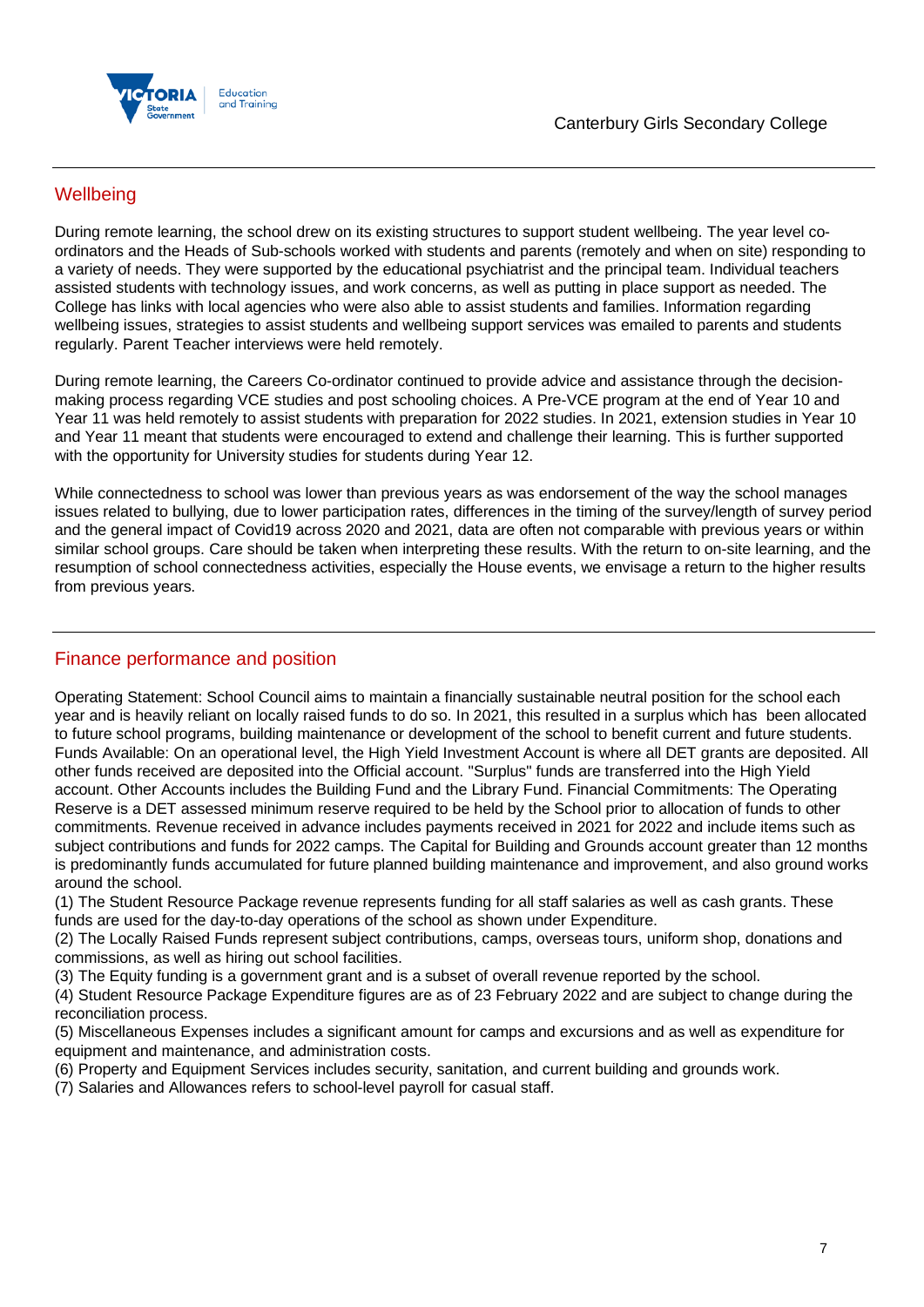

Canterbury Girls Secondary College

**For more detailed information regarding our school please visit our website at www.cgsc.vic.edu.au**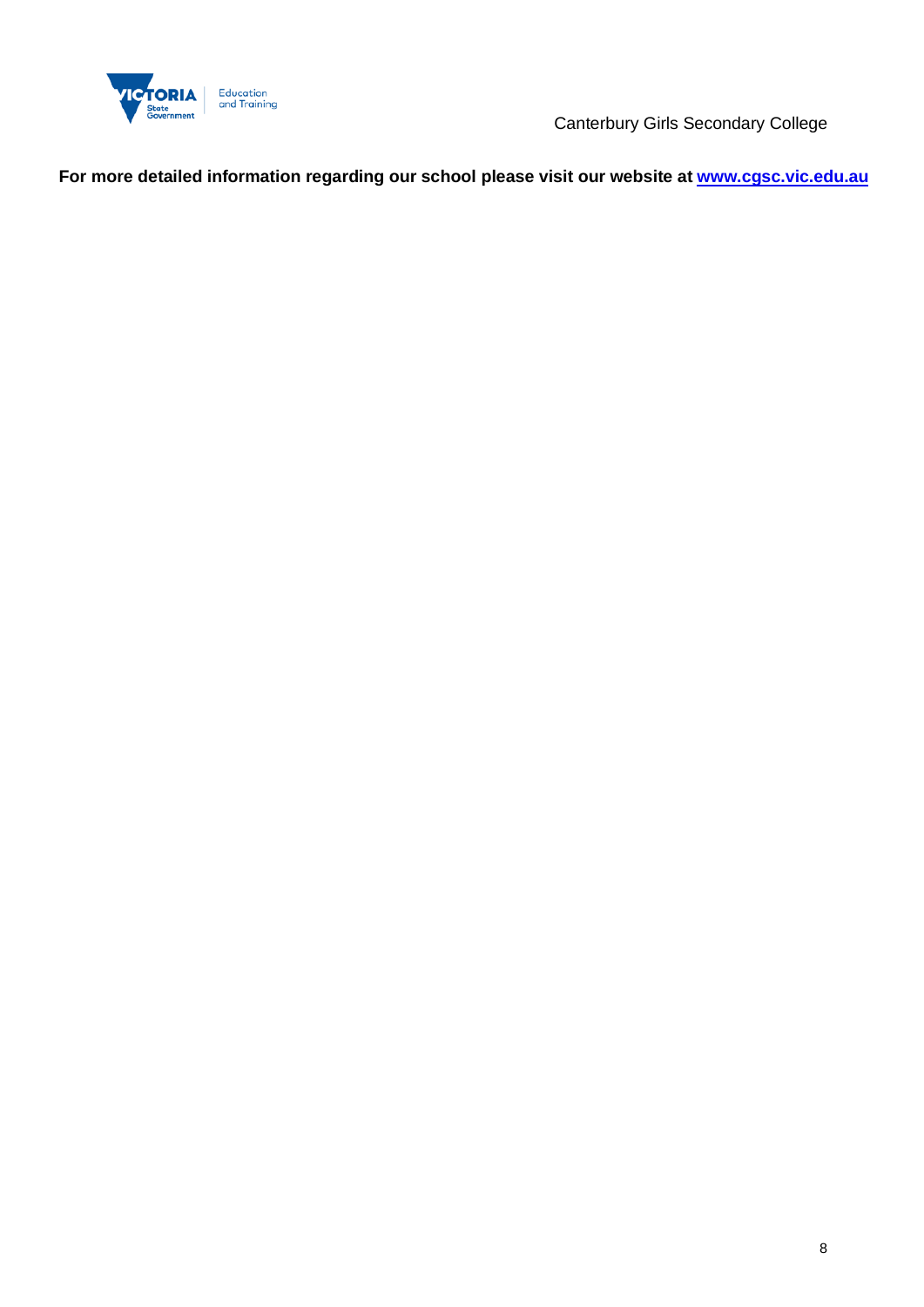

# **Performance Summary**

The Performance Summary for government schools provides an overview of how this school is contributing to the objectives of the Education State and how it compares to other Victorian government schools.

All schools work in partnership with their school community to improve outcomes for children and young people. Sharing this information with parents and the wider school community helps to support community engagement in student learning, a key priority of the Framework for Improving Student Outcomes.

Refer to the 'How to read the Annual Report' section for help on how to interpret this report.

## SCHOOL PROFILE

#### **Enrolment Profile**

A total of 1002 students were enrolled at this school in 2021, 1002 female and 0 male.

16 percent of students had English as an additional language and 1 percent were Aboriginal or Torres Strait Islander.

#### **Overall Socio-Economic Profile**

The overall school's socio-economic profile is based on the school's Student Family Occupation and Education index (SFOE).

SFOE is a measure of socio-educational disadvantage of a school, based on educational and employment characteristics of the parents/carers of students enrolled at the school. Possible SFOE band values are: Low, Low-Medium, Medium and High. A 'Low' band represents a low level of socio-educational disadvantage, a 'High' band represents a high level of socio-educational disadvantage.

This school's SFOE band value is: Low

#### **Parent Satisfaction Summary**

The percent endorsement by parents on their school satisfaction level, as reported in the annual Parent Opinion Survey.

Percent endorsement indicates the percent of positive responses (agree or strongly agree) from parents who responded to the survey.



#### **School Staff Survey**

The percent endorsement by staff on School Climate, as reported in the annual School Staff Survey.

Percent endorsement indicates the percent of positive responses (agree or strongly agree) from staff who responded to the survey. Data is suppressed for schools with three or less respondents to the survey for confidentiality reasons.

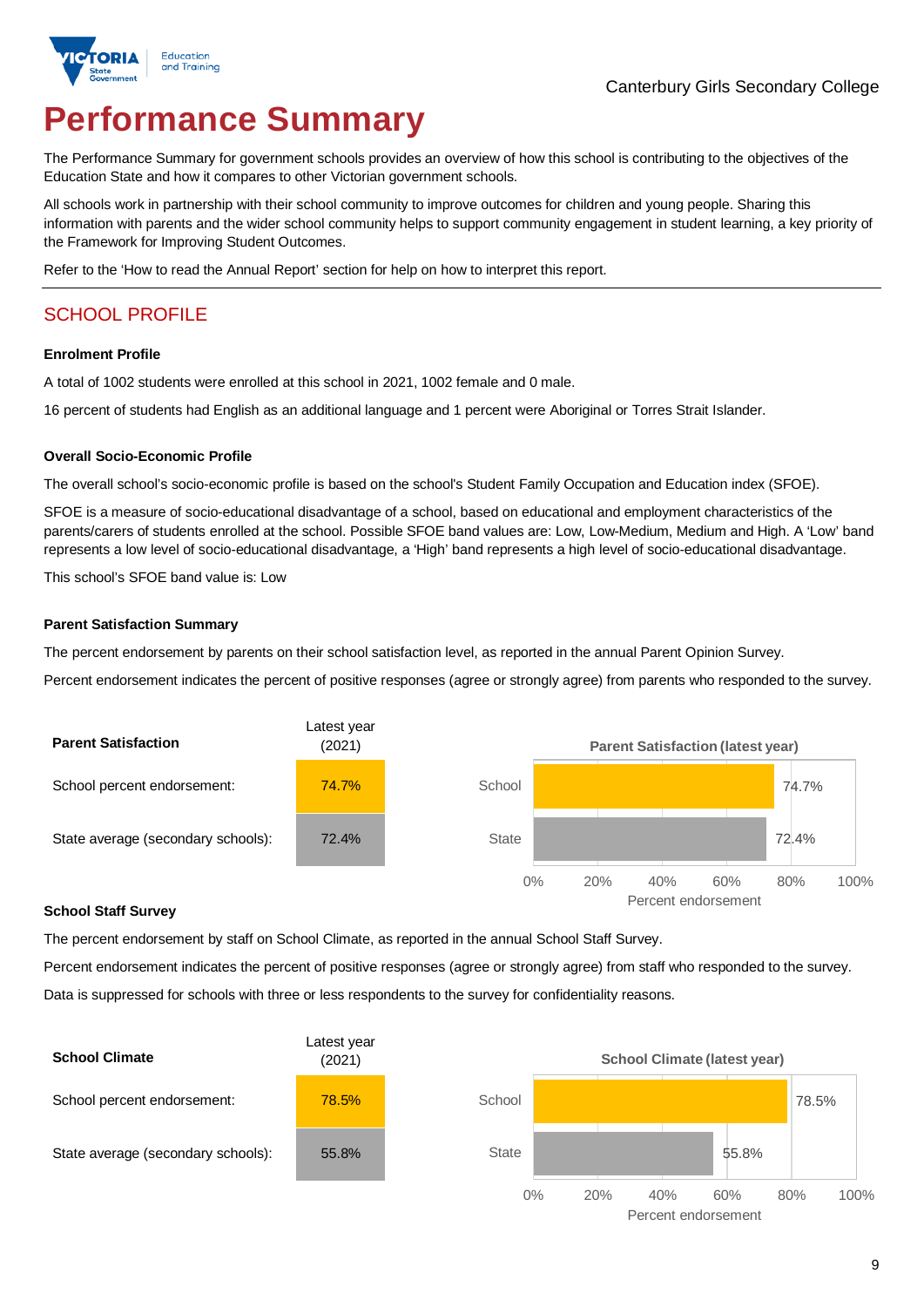

## ACHIEVEMENT

*Key: 'Similar Schools' are a group of Victorian government schools that are like this school, taking into account the*  school's socioeconomic background of students, the number of non-English speaking students and the size and *location of the school.*

#### **Teacher Judgement of student achievement**

Percentage of students working at or above age expected standards in English and Mathematics.



| <b>Mathematics</b><br>Years 7 to 10                               | Latest year<br>(2021) |  |
|-------------------------------------------------------------------|-----------------------|--|
| School percent of students at or above age<br>expected standards: | 97.9%                 |  |
| Similar Schools average:                                          | 80.5%                 |  |
| State average:                                                    | 65.3%                 |  |

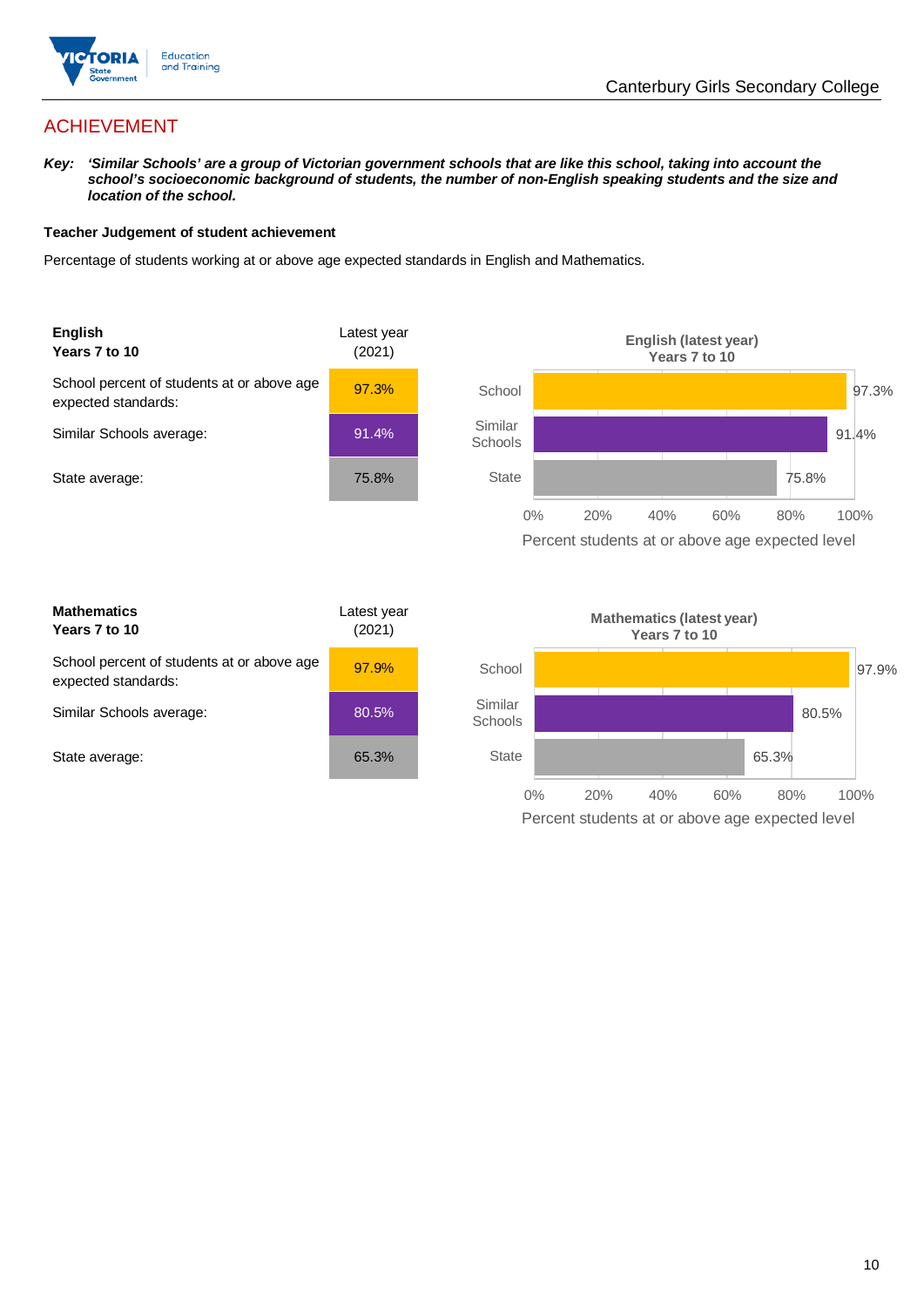

## ACHIEVEMENT (continued)

*Key: 'Similar Schools' are a group of Victorian government schools that are like this school, taking into account the school's socioeconomic background of students, the number of non-English speaking students and the size and location of the school.*

#### **NAPLAN**

Percentage of students in the top three bands of testing in NAPLAN.

Note: NAPLAN tests were not conducted in 2020, hence the 4-year average is the average of 2018, 2019 and 2021 data.

| Reading<br>Year 7                                 | Latest year<br>(2021) | 4-year<br>average |                    | <b>NAPLAN Reading (latest year)</b><br>Year <sub>7</sub>  |                                                              |
|---------------------------------------------------|-----------------------|-------------------|--------------------|-----------------------------------------------------------|--------------------------------------------------------------|
| School percent of students in<br>top three bands: | 84.2%                 | 81.0%             | School             |                                                           | 84.2%                                                        |
| Similar Schools average:                          | 76.5%                 | 75.3%             | Similar<br>Schools |                                                           | 76.5%                                                        |
| State average:                                    | 55.2%                 | 54.8%             | <b>State</b>       |                                                           | 55.2%                                                        |
|                                                   |                       |                   | 0%                 | 20%<br>40%<br>Percent of students in top three bands      | 60%<br>80%<br>100%                                           |
| Reading<br>Year 9                                 | Latest year<br>(2021) | 4-year<br>average |                    | <b>NAPLAN Reading (latest year)</b><br>Year 9             |                                                              |
| School percent of students in<br>top three bands: | 76.8%                 | 76.1%             | School             |                                                           | 76.8%                                                        |
| Similar Schools average:                          | 63.0%                 | 65.4%             | Similar<br>Schools |                                                           | 63.0%                                                        |
| State average:                                    | 43.9%                 | 45.9%             | <b>State</b>       |                                                           | 43.9%                                                        |
|                                                   |                       |                   | $0\%$              | 20%<br>40%                                                | 60%<br>100%<br>80%<br>Percent of students in top three bands |
| <b>Numeracy</b><br>Year <sub>7</sub>              | Latest year<br>(2021) | 4-year<br>average |                    | <b>NAPLAN Numeracy (latest year)</b><br>Year <sub>7</sub> |                                                              |
| School percent of students in<br>top three bands: | 79.2%                 | 80.7%             | School             |                                                           | 79.2%                                                        |
| Similar Schools average:                          | 76.4%                 | 76.2%             | Similar<br>Schools |                                                           | 76.4%                                                        |
| State average:                                    | 55.2%                 | 55.3%             | <b>State</b>       |                                                           | 55.2%                                                        |
|                                                   |                       |                   | $0\%$              | 40%<br>20%<br>Percent of students in top three bands      | 100%<br>60%<br>80%                                           |
| <b>Numeracy</b><br>Year 9                         | Latest year<br>(2021) | 4-year<br>average |                    | <b>NAPLAN Numeracy (latest year)</b><br>Year 9            |                                                              |
| School percent of students in<br>top three bands: | 76.2%                 | 75.1%             | School             |                                                           | 76.2%                                                        |
| Similar Schools average:                          | 65.1%                 | 67.0%             | Similar<br>Schools |                                                           | 65.1%                                                        |
| State average:                                    | 45.0%                 | 46.8%             | <b>State</b>       |                                                           | 45.0%                                                        |
|                                                   |                       |                   | $0\%$              | 20%<br>40%                                                | 80%<br>60%<br>100%                                           |

Percent of students in top three bands

11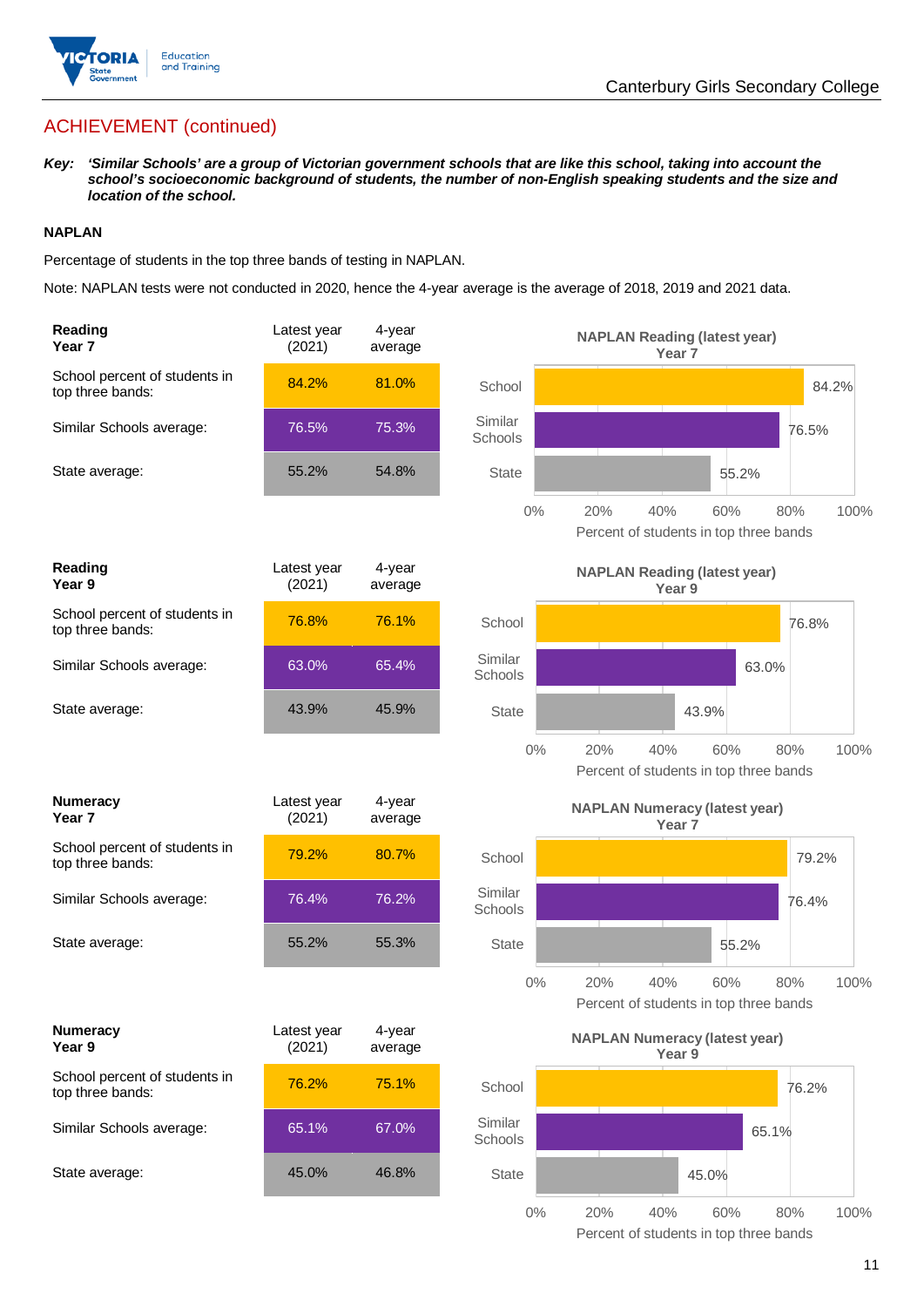

### Canterbury Girls Secondary College

## ACHIEVEMENT (continued)

#### **NAPLAN Learning Gain**

NAPLAN learning gain is determined by comparing a student's current year result relative to the results of all 'similar' Victorian students (i.e., students in all sectors in the same year level who had the same score two years prior). If the current year result is in the top 25 percent, their gain level is categorised as 'High'; middle 50 percent is 'Medium'; bottom 25 percent is 'Low'.

#### **Learning Gain Year 5 (2019) to Year 7 (2021)**



#### **Learning Gain Year 7 (2019) to Year 9 (2021)**

|                             | Low<br>Gain | Medium<br>Gain | High<br>Gain | High Gain<br>(Similar<br>Schools) |                                   |
|-----------------------------|-------------|----------------|--------------|-----------------------------------|-----------------------------------|
| Reading:                    | 16%         | 49%            | 35%          | 28%                               | 10 <sub>0</sub>                   |
| Numeracy:                   | 12%         | 48%            | 41%          | 29%                               | 8                                 |
| Writing:                    | 13%         | 45%            | 43%          | 28%                               | Percent of students<br>6(         |
| Spelling:                   | 20%         | 53%            | 28%          | 31%                               | 4(                                |
| Grammar and<br>Punctuation: | 16%         | 50%            | 34%          | 27%                               | 20<br>$\mathcal{L}_{\mathcal{L}}$ |

**NAPLAN Learning Gain (latest year) Year 7 - Year 9**

**Now Gain** Medium Gain **Example 18** 

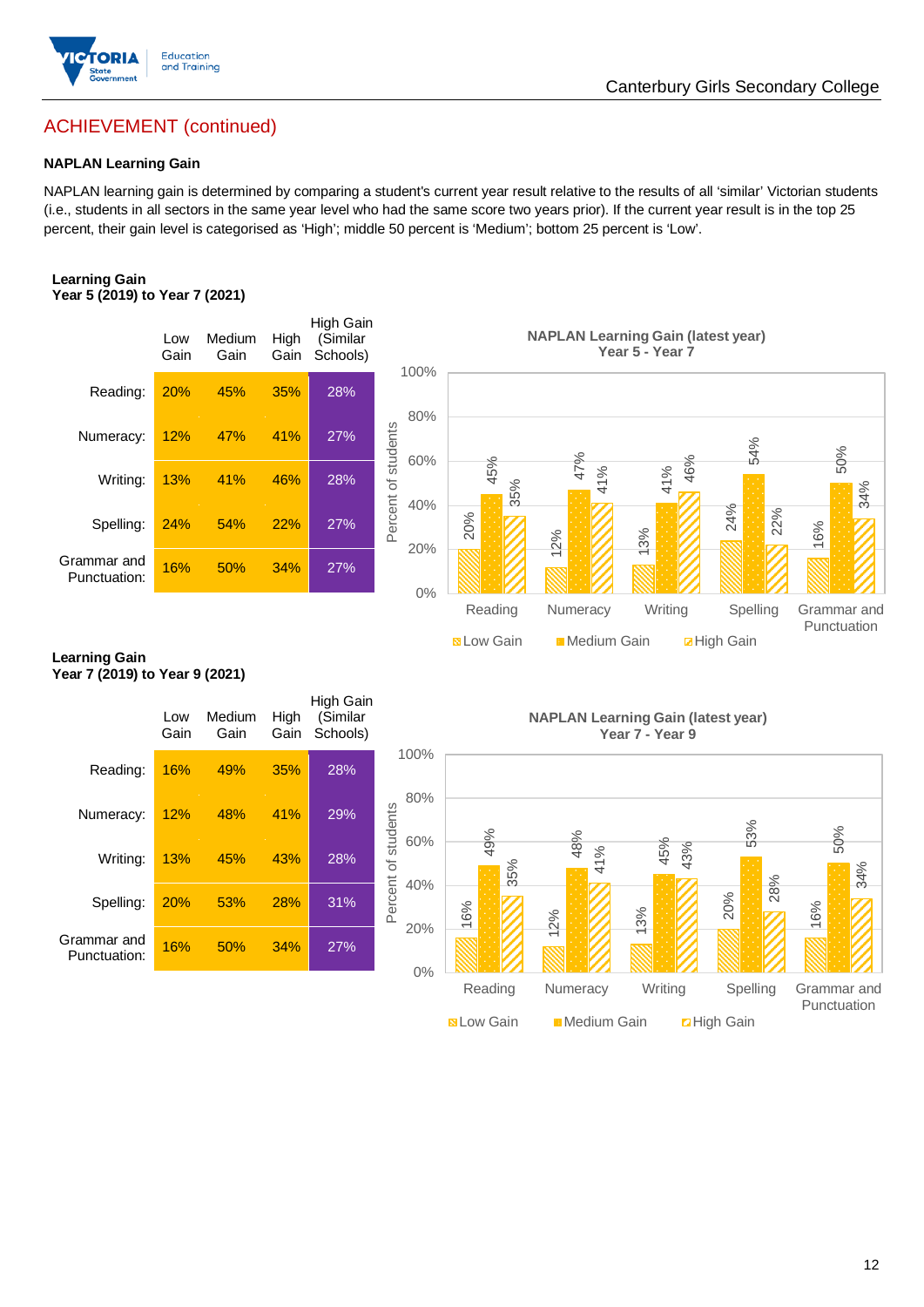

## ACHIEVEMENT (continued)

#### **Victorian Certificate of Education (VCE)**

Mean study score from all VCE subjects undertaken by students at this school. This includes all Unit 3 and 4 studies (including those completed in Year 11) and any VCE VET studies awarded a study score.

The maximum student study score is 50 and the state-wide mean (including government and non-government schools) is set at 30.



\* *Due to COVID-19, there may be some under-reporting of VET completed competencies from schools due to students still completing outstanding 2021 VET units in 2022.*

#### ENGAGEMENT

*Key: 'Similar Schools' are a group of Victorian government schools that are like this school, taking into account the school's socioeconomic background of students, the number of non-English speaking students and the size and location of the school.*

#### **Average Number of Student Absence Days**

Absence from school can impact on students' learning. Common reasons for non-attendance include illness and extended family holidays. Absence and attendance data in 2020 and 2021 may have been influenced by local COVID-19.



Average number of absence days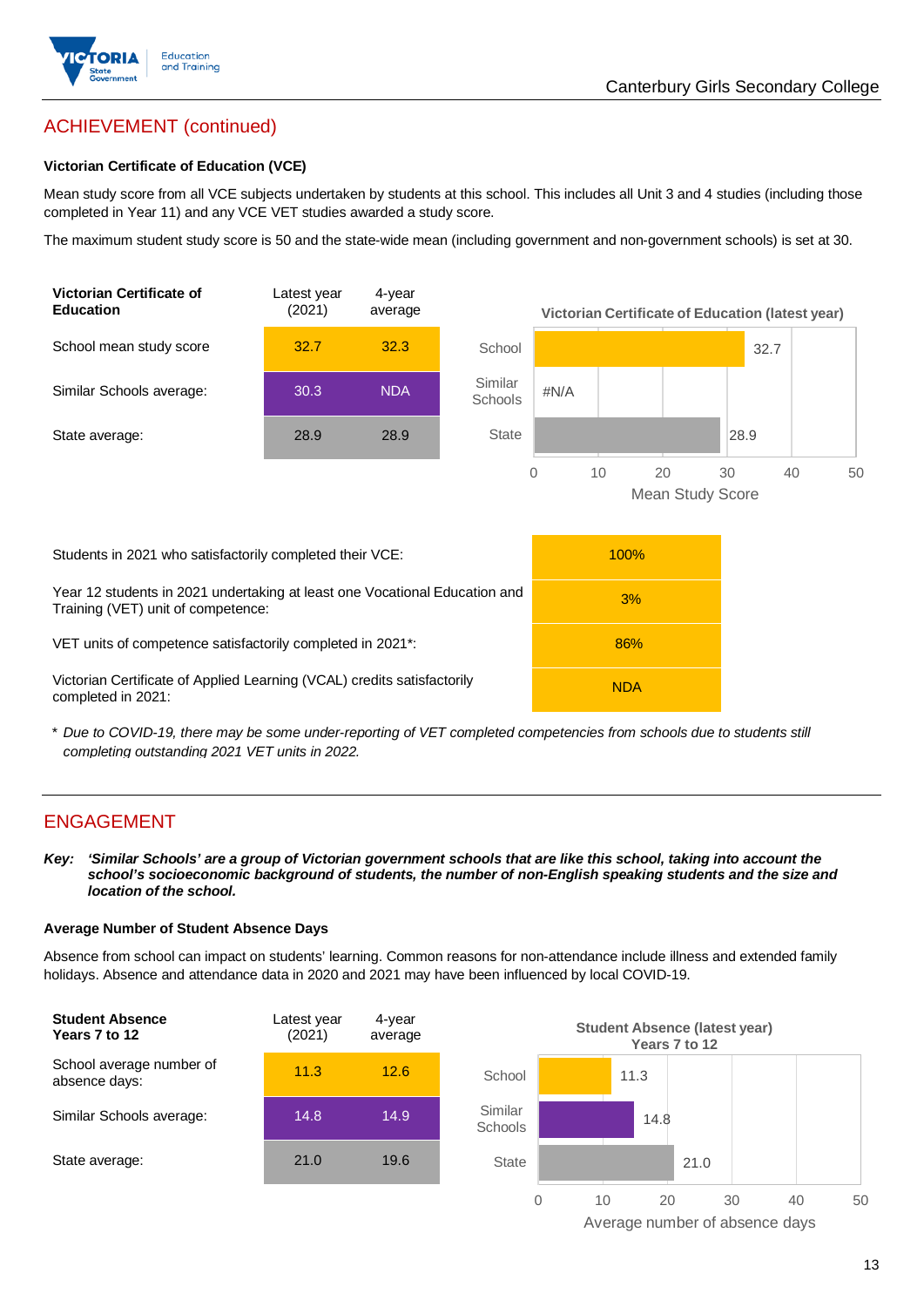

## ENGAGEMENT (continued)

#### **Attendance Rate (latest year)**

|                                             | Year <sup>:</sup> | Year 8 | Year 9 | Year 10 | Year 11 | Year 12 |
|---------------------------------------------|-------------------|--------|--------|---------|---------|---------|
| Attendance Rate by year level<br>$(2021)$ : | 95%               | 93%    | 91%    | 95%     | 95%     | 96%     |

#### **Student Retention**

Percentage of Year 7 students who remain at the school through to Year 10.



#### **Students exiting to further studies or full-time employment**

Percentage of students from Years 10 to 12 going on to further studies or full-time employment.

Note: This measure refers to data from the year when students exited the school. Data excludes destinations recorded as 'Unknown'.

| <b>Student Exits</b><br><b>Years 10 to 12</b>                             | Latest year<br>(2020) | 4-year<br>average |                           |     | <b>Years 10 to 12</b> | <b>Student Exits (latest year)</b> |     |         |
|---------------------------------------------------------------------------|-----------------------|-------------------|---------------------------|-----|-----------------------|------------------------------------|-----|---------|
| School percent of students to further<br>studies or full-time employment: | $100.0\%$             | 99.7%             | School                    |     |                       |                                    |     | 100.0%  |
| Similar Schools average:                                                  | 96.8%                 | 96.4%             | Similar<br><b>Schools</b> |     |                       |                                    |     | $6.8\%$ |
| State average:                                                            | 89.9%                 | 89.2%             | <b>State</b>              |     |                       |                                    |     | 89.9%   |
|                                                                           |                       |                   | $0\%$                     | 20% | 40%                   | 60%                                | 80% | 100%    |

Percent of students with positive destinations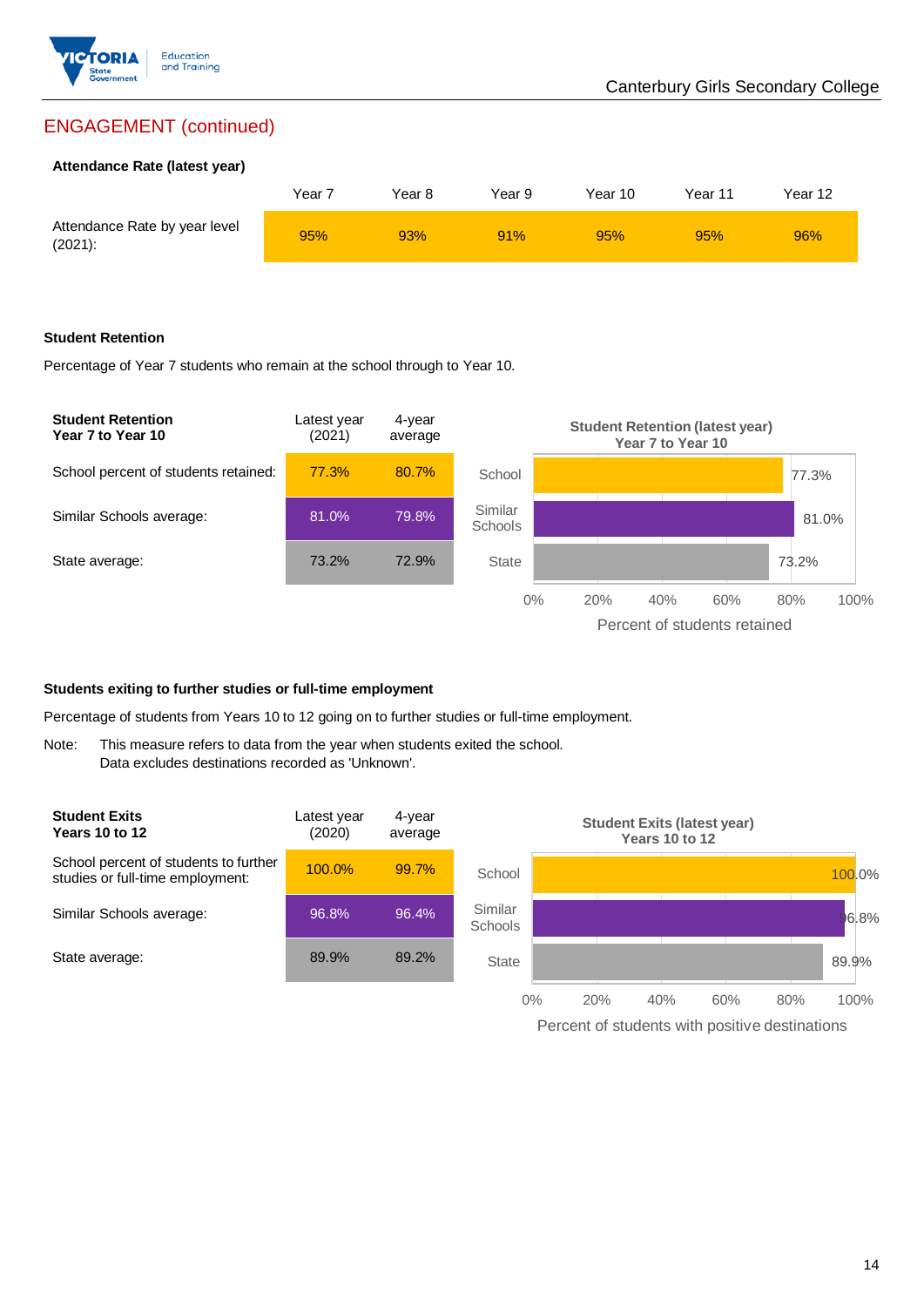

## **WELLBEING**

*Key: 'Similar Schools' are a group of Victorian government schools that are like this school, taking into account the*  school's socioeconomic background of students, the number of non-English speaking students and the size and *location of the school.*

#### **Student Attitudes to School – Sense of Connectedness**

The percent endorsement on Sense of Connectedness factor, as reported in the Attitudes to School Survey completed annually by Victorian government school students, indicates the percent of positive responses (agree or strongly agree).



*Due to lower participation rates, differences in the timing of the survey/length of survey period and the general impact of Covid19 across 2020 and 2021, data are often not comparable with previous years or within similar school groups. Care should be taken when interpreting these results.*



#### **Student Attitudes to School – Management of Bullying**

The percent endorsement on Management of Bullying factor, as reported in the Attitudes to School Survey completed annually by Victorian government school students, indicates the percent of positive responses (agree or strongly agree).

| <b>Management of Bullying</b><br>Years 7 to 12 | Latest year<br>(2021) | 4-year<br>average |  |
|------------------------------------------------|-----------------------|-------------------|--|
| School percent endorsement:                    | 48.3%                 | 60.3%             |  |
| Similar Schools average:                       | 53.1%                 | 57.4%             |  |
| State average:                                 | 53.3%                 | 56.8%             |  |

*Due to lower participation rates, differences in the timing of the survey/length of survey period and the general impact of Covid19 across 2020 and 2021, data are often not comparable with previous years or within similar school groups. Care should be taken when interpreting these results.*

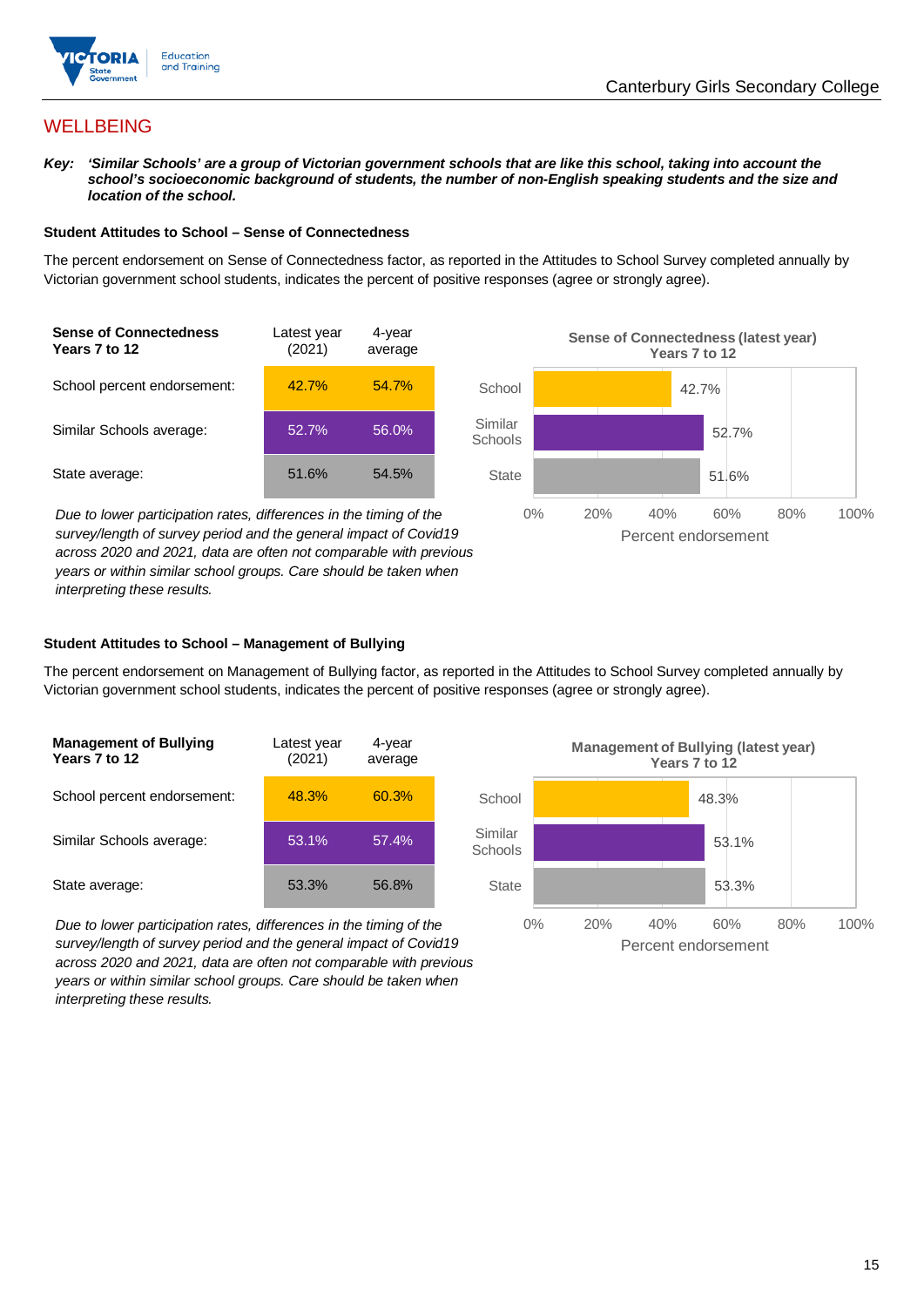

# **Financial Performance and Position**

FINANCIAL PERFORMANCE - OPERATING STATEMENT SUMMARY FOR THE YEAR ENDING 31 DECEMBER, 2021

| <b>Revenue</b>                  | <b>Actual</b> |
|---------------------------------|---------------|
| <b>Student Resource Package</b> | \$10,584,981  |
| Government Provided DET Grants  | \$1,039,663   |
| Government Grants Commonwealth  | \$9,392       |
| Government Grants State         | \$0           |
| <b>Revenue Other</b>            | \$41,518      |
| <b>Locally Raised Funds</b>     | \$1,221,581   |
| <b>Capital Grants</b>           | \$0           |
| <b>Total Operating Revenue</b>  | \$12,897,134  |

| Equity <sup>1</sup>                                 | <b>Actual</b> |
|-----------------------------------------------------|---------------|
| Equity (Social Disadvantage)                        | \$20,533      |
| Equity (Catch Up)                                   | \$7,319       |
| <b>Transition Funding</b>                           | \$0           |
| Equity (Social Disadvantage - Extraordinary Growth) | \$0           |
| <b>Equity Total</b>                                 | \$27,852      |

| <b>Expenditure</b>                    | <b>Actual</b> |
|---------------------------------------|---------------|
| Student Resource Package <sup>2</sup> | \$9,581,500   |
| Adjustments                           | \$51          |
| <b>Books &amp; Publications</b>       | \$17,598      |
| Camps/Excursions/Activities           | \$175,328     |
| <b>Communication Costs</b>            | \$41,447      |
| Consumables                           | \$340,299     |
| Miscellaneous Expense <sup>3</sup>    | \$71,876      |
| <b>Professional Development</b>       | \$21,932      |
| Equipment/Maintenance/Hire            | \$253,384     |
| <b>Property Services</b>              | \$341,682     |
| Salaries & Allowances <sup>4</sup>    | \$231,431     |
| <b>Support Services</b>               | \$156,213     |
| Trading & Fundraising                 | \$178,389     |
| Motor Vehicle Expenses                | \$0           |
| <b>Travel &amp; Subsistence</b>       | \$194         |
| <b>Utilities</b>                      | \$113,529     |
| <b>Total Operating Expenditure</b>    | \$11,524,855  |
| <b>Net Operating Surplus/-Deficit</b> | \$1,372,279   |
| <b>Asset Acquisitions</b>             | \$191,370     |

(1) The equity funding reported above is a subset of the overall revenue reported by the school.

(2) Student Resource Package Expenditure figures are as of 10 Mar 2022 and are subject to change during the reconciliation process.

(3) Miscellaneous Expenses include bank charges, administration expenses, insurance and taxation charges.

(4) Salaries and Allowances refers to school-level payroll.